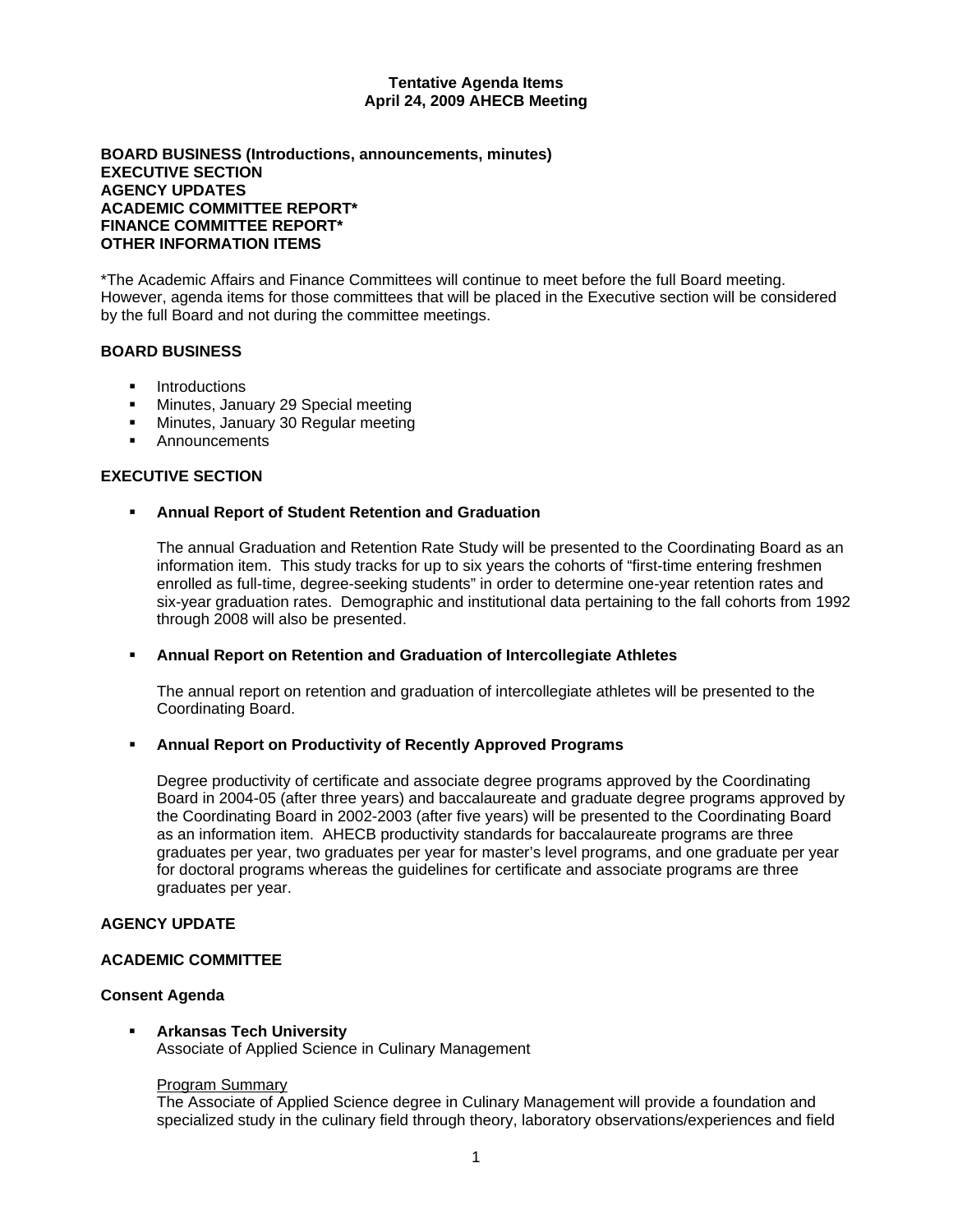experiences for students interested in a career in food preparation, cooking and foodservice management. Graduates will be prepared for careers in restaurants, clubs, hotels, catering operations, institutional food operations and other areas of foodservice management. Graduates of the Associate of Applied Science program may also elect to pursue the Bachelor of Science degree in Hospitality Administration at Arkansas Tech University.

 **Phillips Community College of the University of Arkansas, Arkansas Northeastern College, Arkansas State University-Newport, East Arkansas Community College, and Mid-South Community College** 

Certificate of Proficiency, Technical Certificate, and Associate of Applied Science in Renewable Energy Technology

### Program Summary

The new program in Renewable Energy Technology is a joint proposal presented by the Arkansas Delta Training and Education Consortium (ADTEC). This consortium is composed of five Eastern Arkansas Delta community colleges: Arkansas Northeastern College, Arkansas State University-Newport, East Arkansas Community College, Phillips Community College of the University of Arkansas, Mid-South Community College.

The Renewable Energy Technology (RET) program is designed for students interested in careers in renewable energy technology. Focusing on the practices, skills, and knowledge necessary for employment in the numerous industries associated with the emerging field of renewable energy, RET provides learning experiences through the implementation of an engaged and applied curriculum delivery system that addresses the various processes and services which constitute the industry. Students will explore the RET industries and the integrated roles played by producers, managers, laborers, regulators, planners, and others in the field. This program with a defined career pathway is a goal of the Community Based Job Training and WIRED grant awarded to Phillips Community College of the University of Arkansas in April of 2008. It will be offered on the PCCUA campus and replicated at Arkansas State University-Newport, Arkansas Northeastern College, Mid-South Community College, and East Arkansas Community College as an ADTEC program of study. After a student earns the AAS, he/she will be able to pursue a Bachelor of Applied Science which has been planned as a component of the program and will be provided by Arkansas State University (ASU) in Jonesboro.

# **Cossatot Community College of the University of Arkansas**

Associate of Applied Science in Culinary Arts

### Program Summary

The Culinary Arts program is an Associate of Applied Science degree program that will provide foundation and specialized study on the culinary field through academic, laboratory, and field experiences. The freshman studies provide the knowledge and skills necessary for the individual to ensure efficient and quality product preparation and service in the food-service setting. The sophomore studies expand on culinary knowledge and skills through more advanced culinary studies with additional emphasis placed on management, personnel, ethics, and law in a service setting with preparation of the individual for increasing supervisory responsibility. This program prepares its graduates for careers in restaurants, clubs, hotels, catering operations, and institutional food service.

Students will gain practical experience in catering and restaurant operation by preparing and serving meals to groups visiting the College. In the course of the program, each student rotates through several positions, from dishwasher to manager. Actual meeting time may vary from week to week depending on the activities in which students participate. Night and weekend work may be required on some occasions. Upon completion of the Sanitation and Safety course, students must pass the National Restaurant Association's food service sanitation certification test in order to stay in the program. Successful completion of the program and additional work experience under a certified chef/baker allow graduates to take the certification examinations of the American Culinary Federation and The Retail Bakers Association.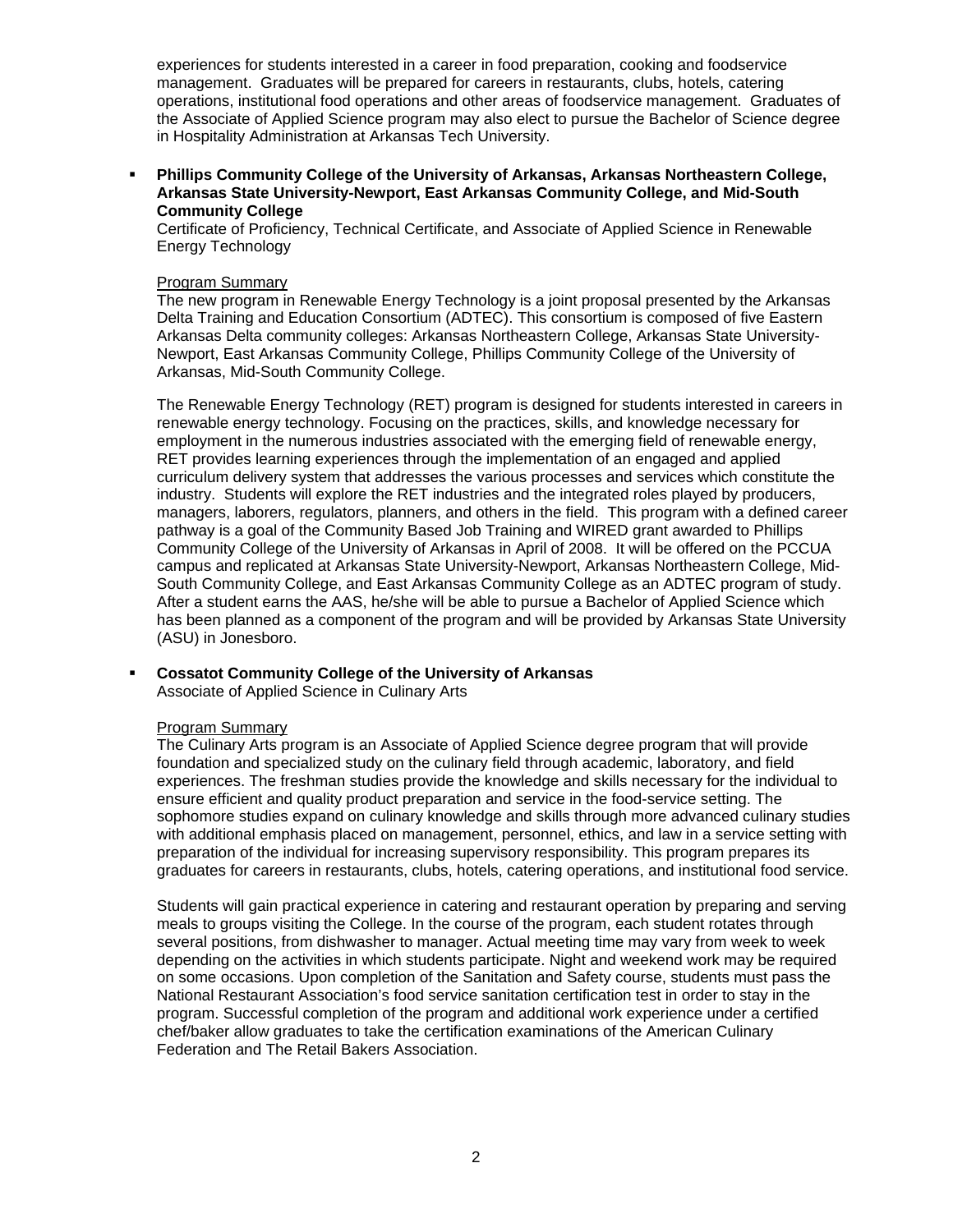### **Rich Mountain Community College**

Technical Certificate in Computer Forensics by distance technology

#### Program Summary

Computer forensics, sometimes called cyber forensics, is the use of analytical techniques to identify, collect, preserve, and examine evidence and information that is magnetically stored or encoded on the storage media of computers, telephones, personal digital assistants (PDAs), and other electronic devices capable of storing digital information. It is used to recover and review hidden files, damaged or corrupted files, deleted files, password protected files, encrypted files, email and web mail correspondence, evidence of web browsing, internet chat data, cellular telephone records, and Global Positioning System tracks, among others.

This program prepares students to work in computer investigations. Typically, information is gathered during a computer forensics investigation that is not available to or viewable by the average computer user, such as deleted files and fragments of data that are hidden or otherwise obscured from view. Special skills and tools are needed to obtain this type of information or evidence. Thus, training students in the preservation, identification, extraction, interpretation, and documentation of computer evidence and following the rules of evidence and legal procedures is the purpose of this course of instruction. Learning outcomes include knowing how to maintain the integrity of evidence and factually report the information uncovered during an investigation.

#### **University of Arkansas Community College at Hope**

Associate of Applied Science in Power Plant Technology

#### Program Summary

This program is designed for entry-level employment in the operation of facilities where steam and/or electricity is generated such as modern fossil fuel power plants, food processing plants, paper mills, tire and rubber product manufacturers, water treatment facilities, or others. Graduates will master the theories and responsibilities of plant operations and the mechanical and chemical technologies needed for working in related industrial operations. Four areas of emphasis will be offered: Power Plant Operations, Electrical and Instrument Tech, Welding, or Machinist.

### **University of Arkansas at Little Rock**

Doctor of Philosophy in Criminal Justice

#### Program Summary

The Department of Criminal Justice, University of Arkansas at Little Rock proposes a doctoral program (PhD) in Criminal Justice. The program is created with the goal of increasing the number of doctorally trained graduates in criminal justice to meet increasing demand for academic teaching positions as well as policy and administrative leadership positions in the criminal justice field.

Admission to the program will require a master's degree and specific statistics and methodology courses at the master's level. Students in the doctoral program will be guided through an intense, supervised course of study in crime, the causes of criminal behavior, and governmental responses to crime. The program will provide students advanced academic training, strong methodological and statistical skills, and special expertise in the study of crime and justice. The program will require intensive work in qualitative and quantitative methods, statistical analysis, and research design. Graduates will understand the complex dynamics of crime and the criminal justice system in the U.S. and demonstrate expertise in research and the analysis of crime. Graduates of this program will serve as professors in universities, as researchers in non-profit and commercial organizations focusing in the broad area of crime and justice, and as researchers and supervisors in government agencies.

### **Institutional Certification Advisory Committee (ICAC)**

### **Grand Canyon University, Phoenix, Arizona**

Initial Certification – Online

Registered Nurse to Bachelor of Science in Nursing (RN-BSN) Registered Nurse to Masters of Science in Nursing (RN-MSN) – Nursing Education Master of Science in Nursing – Nursing Education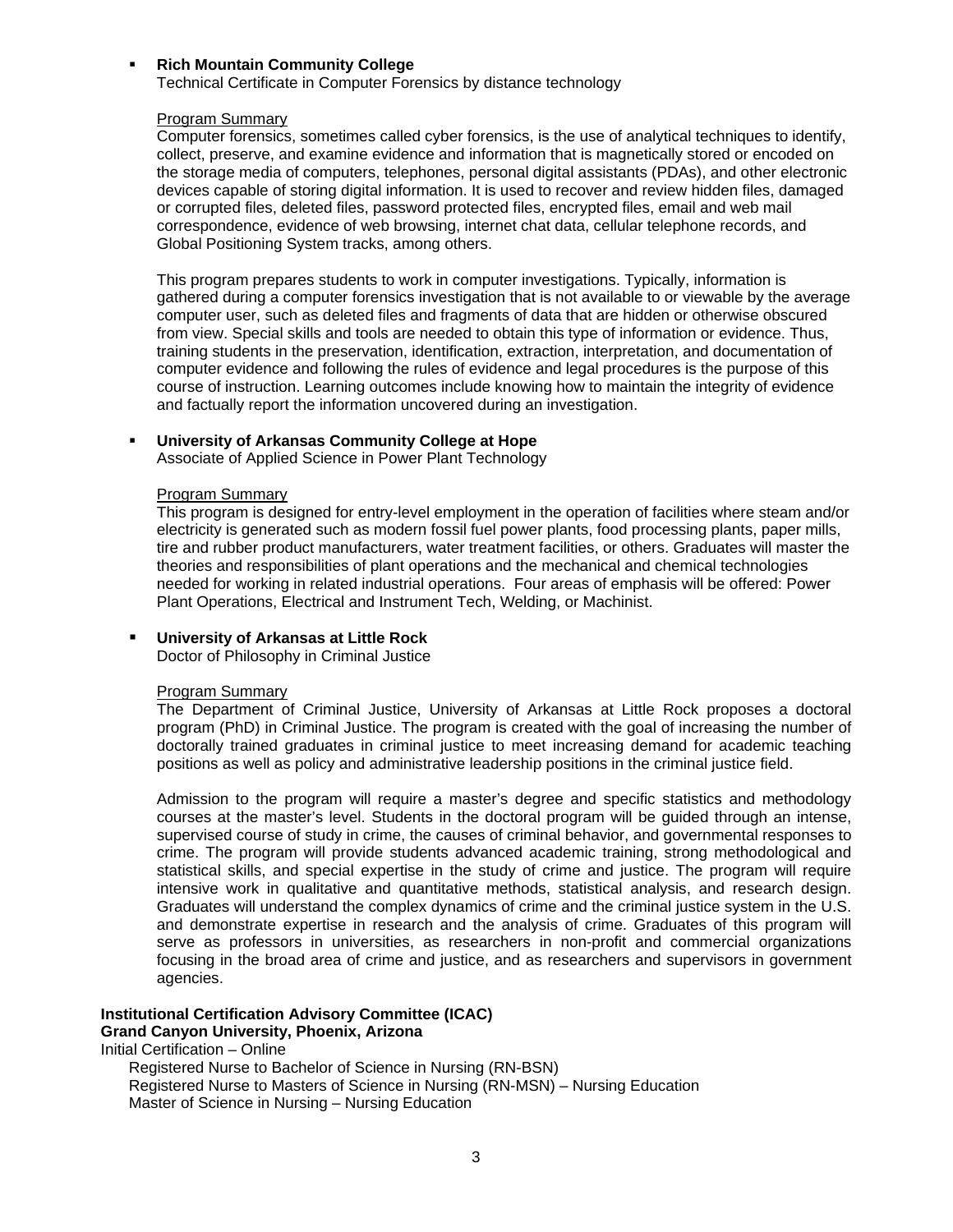Registered Nurse to Master of Science in Nursing (RN-MSN) – Nursing Leadership in Health Care Master of Science in Nursing – Nursing Leadership in Health Care

#### **DeVry University, Naperville, Illinois**

Initial Certification – Online Master of Science in Educational Technology Master of Science in Electrical Engineering Master of Business Administration Master of Accounting and Financial Management Master of Human Resource Management

#### **Excelsior College, Albany, New York**

Initial Certification – Online Associate in Science in Nursing Associate in Applied Science in Nursing Recertification – Online Associate of Applied Science in Business Associate of Applied Science in Administrative/Management Studies Bachelor of Science in Accounting Bachelor of Science in General Business Bachelor of Science in Liberal Arts Bachelor of Science in Management of Human Resources Bachelor of Science in Management Information Systems Bachelor of Science in Marketing Master of Business Administration

# **Franklin University, Columbus, Ohio**

Initial Certification – Online Bachelor of Science in Public Relations Bachelor of Science in Operations and Supply Chain Management Recertification – Online Bachelor of Science in Accounting Bachelor of Science in Applied Management Bachelor of Science in Business Administration Bachelor of Science in Business Forensics Bachelor of Science in Computer Science Bachelor of Science in e-Marketing Bachelor of Science in Financial Management Bachelor of Science in Forensic Accounting Bachelor of Science in Healthcare Management Bachelor of Science in Human Resources Management Bachelor of Science in Information Technology Bachelor of Science in Management Bachelor of Science in Management Information Systems Bachelor of Science in Marketing Bachelor of Science in Public Safety Management Bachelor of Science in Web Development

### **Strayer University, Arlington, Virginia**

Initial Certification – Online Bachelor of Business Administration Bachelor of Science in Information Systems Bachelor of Science in Accounting Master of Science in Accounting Master of Business Administration

# **University of Phoenix, Phoenix, Arizona**

Initial Certification – Online Associate of Arts/Information Technology in Visual Communications Doctor of Philosophy in Industrial/Organizational Psychology